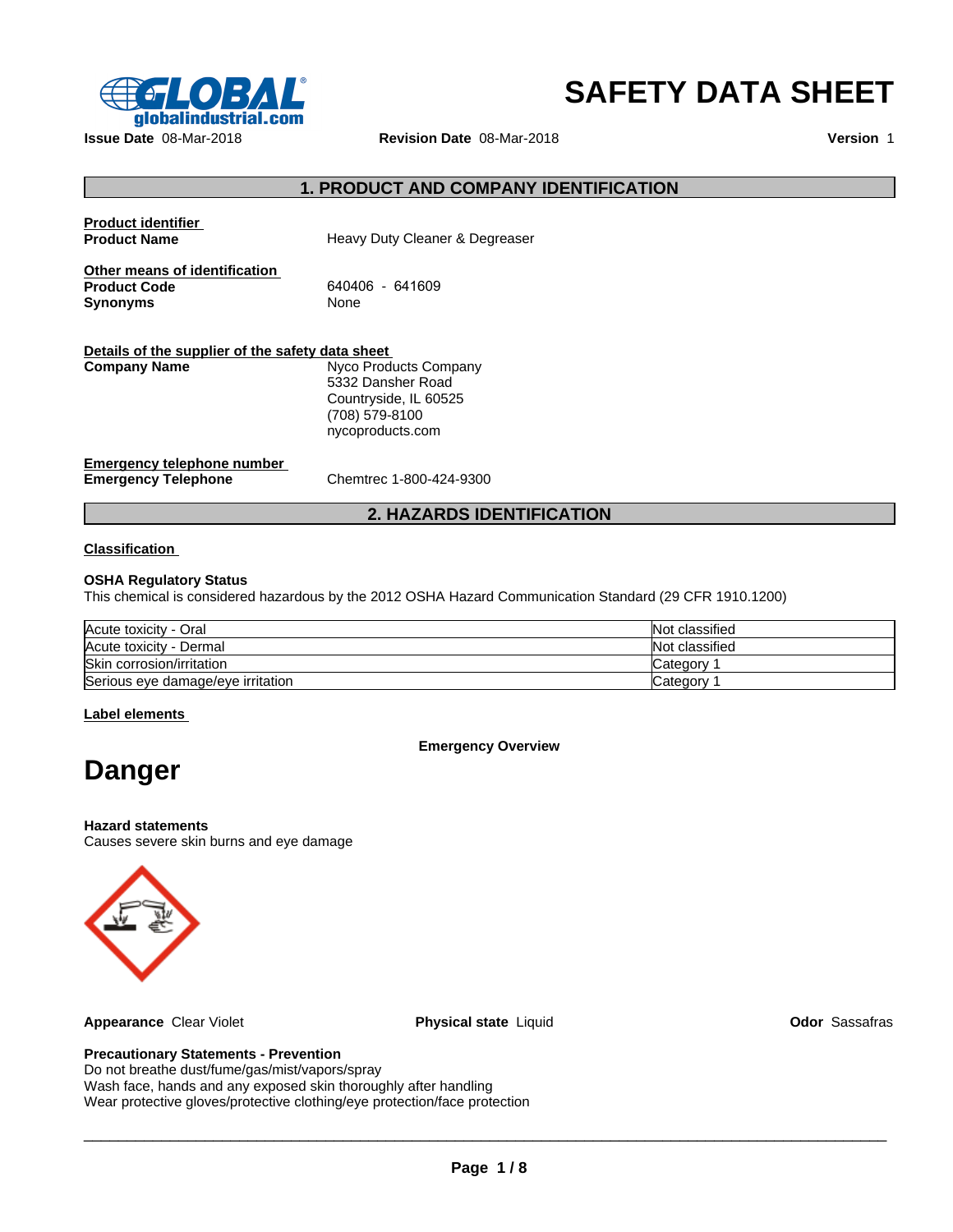# **Precautionary Statements - Response**

Specific Treatment (See Section 4 on the SDS) IF IN EYES: Rinse cautiously with water for several minutes. Remove contact lenses, if present and easy to do. Continue rinsing Immediately call a POISON CENTER or doctor/physician IF ON SKIN (or hair): Remove/Take off immediately all contaminated clothing. Rinse skin with water/shower Wash contaminated clothing before reuse IF INHALED: Remove victim to fresh air and keep at rest in a position comfortable for breathing Immediately call a POISON CENTER or doctor/physician IF SWALLOWED: Rinse mouth. DO NOT induce vomiting Drink plenty of water Immediately call a POISON CENTER or doctor/physician **3. COMPOSITION/INFORMATION ON INGREDIENTS**<br> **3. COMPOSITION/INFORMATION ON INGREDIENTS**<br> **3. COMPOSITION/INFORMATION ON INGREDIENTS**<br> **3. COMPOSITION/INFORMATION ON INGREDIENTS**<br> **3.** COMPOSITION/INFORMATION ON INGREDIENT

 $\_$  ,  $\_$  ,  $\_$  ,  $\_$  ,  $\_$  ,  $\_$  ,  $\_$  ,  $\_$  ,  $\_$  ,  $\_$  ,  $\_$  ,  $\_$  ,  $\_$  ,  $\_$  ,  $\_$  ,  $\_$  ,  $\_$  ,  $\_$  ,  $\_$  ,  $\_$  ,  $\_$  ,  $\_$  ,  $\_$  ,  $\_$  ,  $\_$  ,  $\_$  ,  $\_$  ,  $\_$  ,  $\_$  ,  $\_$  ,  $\_$  ,  $\_$  ,  $\_$  ,  $\_$  ,  $\_$  ,  $\_$  ,  $\_$  ,

# **Precautionary Statements - Storage**

Store locked up

# **Precautionary Statements - Disposal** Disposal should be in accordance with applicable regional, national and local laws and regulations

# **Hazards not otherwise classified (HNOC) Other Information**

|                            | <b>3. COMPOSITION/INFORMATION ON INGREDIENTS</b>                                                                          |          |                     |
|----------------------------|---------------------------------------------------------------------------------------------------------------------------|----------|---------------------|
| <b>Chemical Name</b>       | <b>CAS No.</b>                                                                                                            | Weight-% | <b>Trade Secret</b> |
| 2-(2-butoxyethoxy) ethanol | 112-34-5                                                                                                                  | $1 - 5$  |                     |
| 2-butoxyethanol            | 111-76-2                                                                                                                  | $1 - 5$  | $\star$             |
| Sodium Metasilicate        | 6834-92-0                                                                                                                 | 1-5      | $\star$             |
| Surfactant Blend           | Proprietary                                                                                                               | $1 - 5$  | $\star$             |
|                            | *The exact percentage (concentration) of composition has been withheld as a trade secret.<br><b>4. FIRST AID MEASURES</b> |          |                     |

|                                                             | 4. FINJI AIV MEAJUNEJ                                                                                                                                                                                                                                                                                       |
|-------------------------------------------------------------|-------------------------------------------------------------------------------------------------------------------------------------------------------------------------------------------------------------------------------------------------------------------------------------------------------------|
| <b>First aid measures</b>                                   |                                                                                                                                                                                                                                                                                                             |
| <b>General advice</b>                                       | Immediate medical attention is required.                                                                                                                                                                                                                                                                    |
| <b>Skin Contact</b>                                         | Immediate medical attention is required. Wash off immediately with soap and plenty of<br>water while removing all contaminated clothes and shoes.                                                                                                                                                           |
| Eye contact                                                 | Immediate medical attention is required. Rinse immediately with plenty of water, also under<br>the eyelids, for at least 15 minutes. Keep eye wide open while rinsing. Do not rub affected<br>area.                                                                                                         |
| <b>Inhalation</b>                                           | Remove to fresh air. Call a physician or poison control center immediately. If not breathing,<br>give artificial respiration. If breathing is difficult, give oxygen.                                                                                                                                       |
| Ingestion                                                   | Immediate medical attention is required. Do NOT induce vomiting. Drink plenty of water.<br>Never give anything by mouth to an unconscious person. Remove from exposure, lie down.<br>Clean mouth with water and drink afterwards plenty of water. Call a physician or poison<br>control center immediately. |
| Self-protection of the first aider                          | Use personal protective equipment as required. Avoid contact with skin, eyes or clothing.                                                                                                                                                                                                                   |
| Most important symptoms and effects, both acute and delayed |                                                                                                                                                                                                                                                                                                             |
| <b>Symptoms</b>                                             | Any additional important symptoms and effects are described in Section 11: Toxicology<br>Information.                                                                                                                                                                                                       |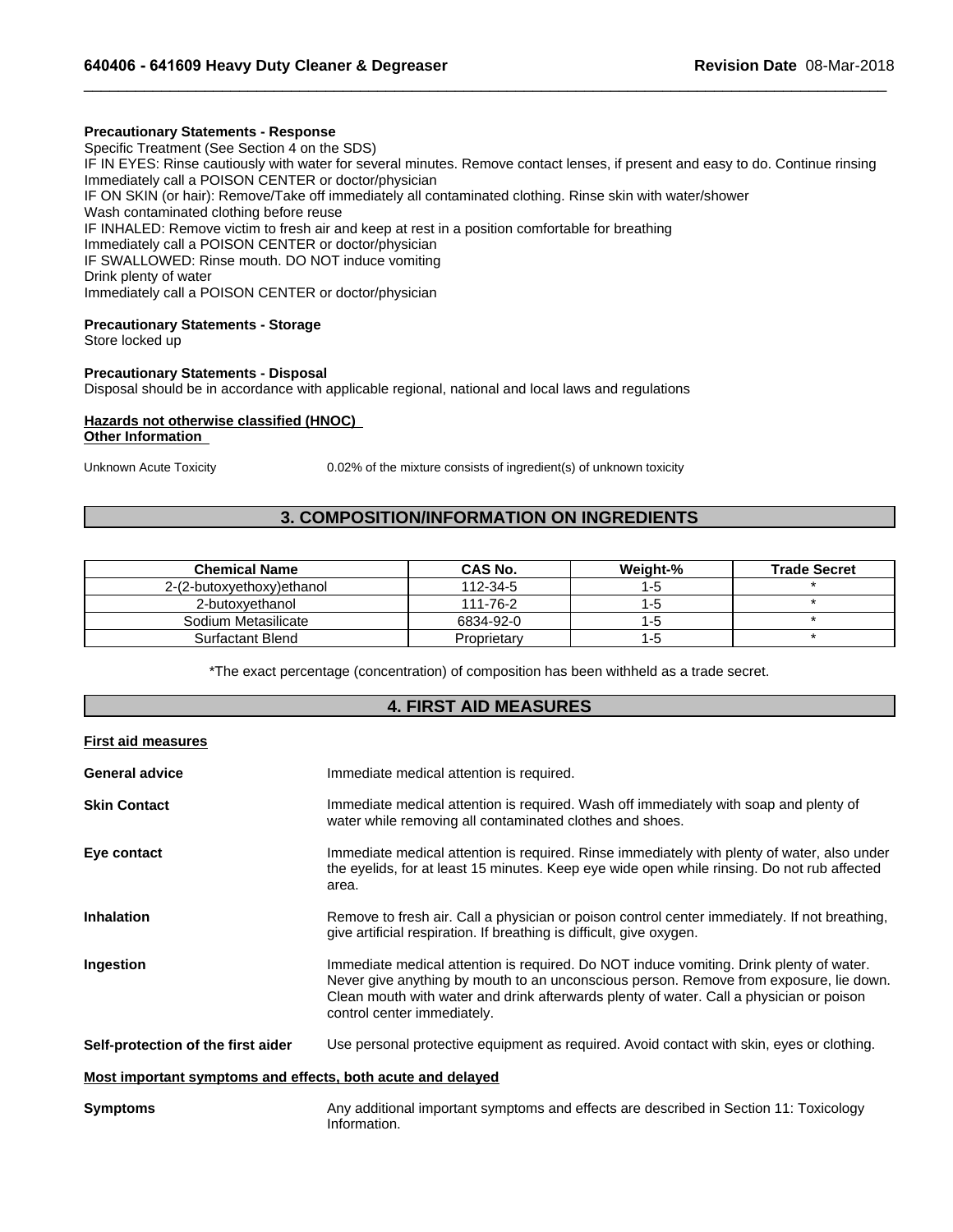# **Indication of any immediate medical attention and special treatment needed**

# **Note to physicians** Product is a corrosive material. Use of gastric lavage or emesis is contraindicated. Possible perforation of stomach or esophagus should be investigated. Do not give chemical antidotes. Asphyxia from glottal edema may occur. Marked decrease in blood pressure may occur with moist rales, frothy sputum, and high pulse pressure. Treat symptomatically. **5. FIRE-FIGHTING MEASURES**<br> **5. FIRE-FIGHTING MEASURES**<br> **5. FIRE-FIGHTING MEASURES**<br> **5. FIRE-FIGHTING MEASURES**<br> **5. FIRE-FIGHTING MEASURES**<br> **EXALGE TO A SURFER TO THALL AND THE MANUSE ASSAMPLE TO THE MANUSE PRESSURE T**

 $\_$  ,  $\_$  ,  $\_$  ,  $\_$  ,  $\_$  ,  $\_$  ,  $\_$  ,  $\_$  ,  $\_$  ,  $\_$  ,  $\_$  ,  $\_$  ,  $\_$  ,  $\_$  ,  $\_$  ,  $\_$  ,  $\_$  ,  $\_$  ,  $\_$  ,  $\_$  ,  $\_$  ,  $\_$  ,  $\_$  ,  $\_$  ,  $\_$  ,  $\_$  ,  $\_$  ,  $\_$  ,  $\_$  ,  $\_$  ,  $\_$  ,  $\_$  ,  $\_$  ,  $\_$  ,  $\_$  ,  $\_$  ,  $\_$  ,

# **Suitable extinguishing media**

Use extinguishing measures that are appropriate to local circumstances and the surrounding environment.

**Unsuitable extinguishing media** Caution: Use of water spray when fighting fire may be inefficient.

# **Specific hazards arising from the chemical**

The product causes burns of eyes, skin and mucous membranes. Thermal decomposition can lead to release of irritating and toxic gases and vapors. In the event of fire and/or explosion do not breathe fumes. propriate to local circumstances and the surrounding environment.<br>Caution: Use of water spray when fighting fire may be inefficient.<br>**mical**<br>and mucous membranes. Thermal decomposition can lead to release of irritating and

**Explosion data Sensitivity to Mechanical Impact** None. **Sensitivity to Static Discharge** None.

# **Protective equipment and precautions for firefighters**

As in any fire, wear self-contained breathing apparatus pressure-demand, MSHA/NIOSH (approved or equivalent) and full protective gear.

# **Personal precautions, protective equipment and emergency procedures**

| <b>Personal precautions</b>                          | Evacuate personnel to safe areas. Use personal protective equipment as required. Avoid<br>contact with skin, eyes or clothing. Keep people away from and upwind of spill/leak.                                                                                                                              |
|------------------------------------------------------|-------------------------------------------------------------------------------------------------------------------------------------------------------------------------------------------------------------------------------------------------------------------------------------------------------------|
| <b>Environmental precautions</b>                     |                                                                                                                                                                                                                                                                                                             |
| <b>Environmental precautions</b>                     | Do not allow into any storm sewer drains, lakes, streams, ponds, estuaries, oceans or other<br>surface water bodies. Should not be released into the environment. Dispose of according to<br>all local city, state and federal rules and regulations.                                                       |
| Methods and material for containment and cleaning up |                                                                                                                                                                                                                                                                                                             |
| <b>Methods for containment</b>                       | Prevent further leakage or spillage if safe to do so.                                                                                                                                                                                                                                                       |
| Methods for cleaning up                              | Dike far ahead of liquid spill for later disposal. Soak up with inert absorbent material. Take<br>up mechanically, placing in appropriate containers for disposal. Clean contaminated surface<br>thoroughly. Prevent product from entering drains. Dam up. After cleaning, flush away traces<br>with water. |
|                                                      | <b>7. HANDLING AND STORAGE</b>                                                                                                                                                                                                                                                                              |
| <b>Precautions for safe handling</b>                 |                                                                                                                                                                                                                                                                                                             |
| Advice on safe handling                              | Use personal protective equipment as required. Avoid contact with skin, eves or clothing.                                                                                                                                                                                                                   |

# **Precautions for safe handling**

**Advice on safe handling** Use personal protective equipment as required. Avoid contact with skin, eyes or clothing. Ensure adequate ventilation, especially in confined areas. In case of insufficient ventilation, wear suitable respiratory equipment. Use only with adequate ventilation and in closed systems.

# **Conditions for safe storage, including any incompatibilities**

**Storage Conditions** Keep container tightly closed in a dry and well-ventilated place. Keep out of the reach of children. Keep containers tightly closed in a dry, cool and well-ventilated place. Keep in properly labeled containers.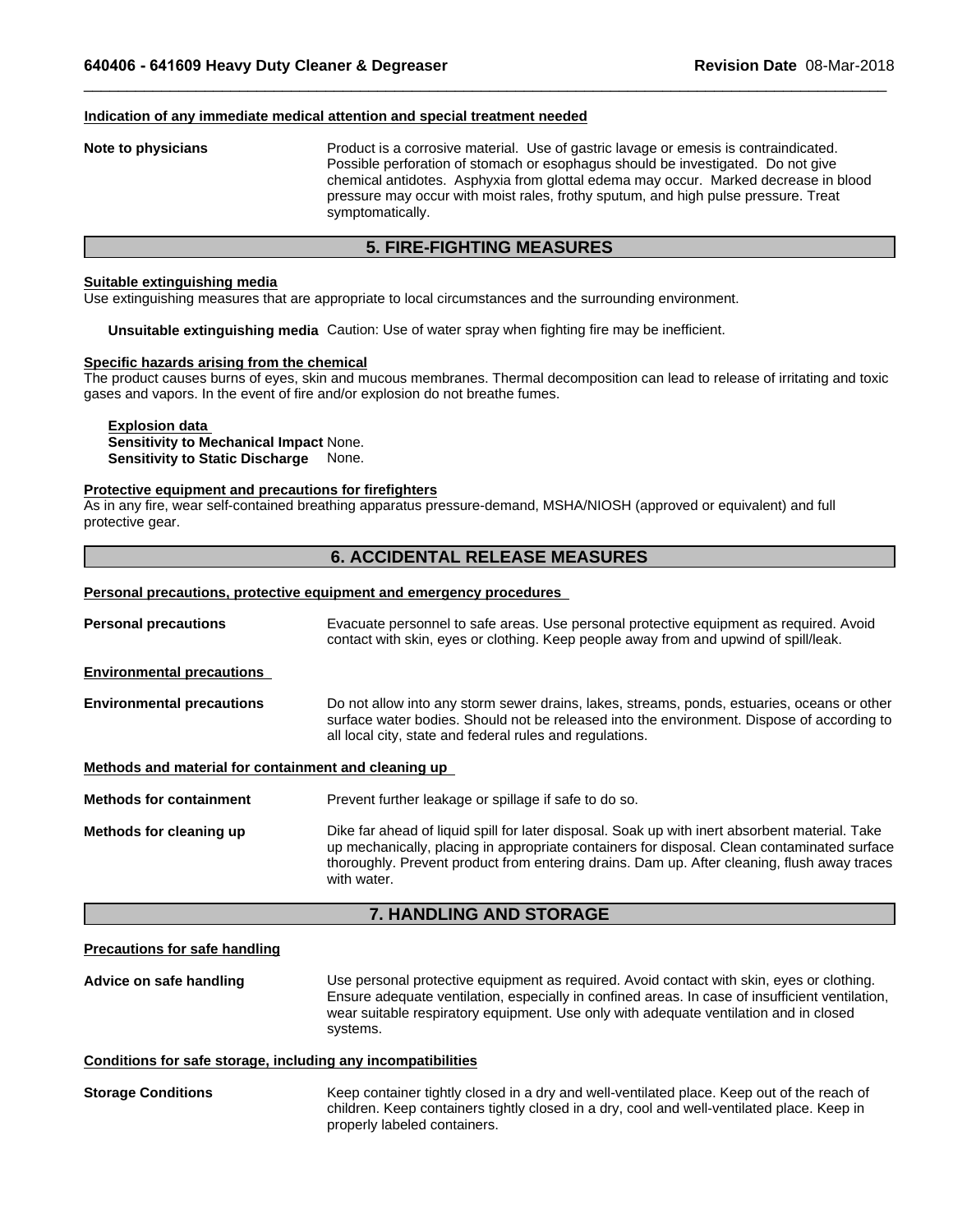**Incompatible materials Incompatible with strong acids and bases. Incompatible with oxidizing agents.** 

 $\_$  ,  $\_$  ,  $\_$  ,  $\_$  ,  $\_$  ,  $\_$  ,  $\_$  ,  $\_$  ,  $\_$  ,  $\_$  ,  $\_$  ,  $\_$  ,  $\_$  ,  $\_$  ,  $\_$  ,  $\_$  ,  $\_$  ,  $\_$  ,  $\_$  ,  $\_$  ,  $\_$  ,  $\_$  ,  $\_$  ,  $\_$  ,  $\_$  ,  $\_$  ,  $\_$  ,  $\_$  ,  $\_$  ,  $\_$  ,  $\_$  ,  $\_$  ,  $\_$  ,  $\_$  ,  $\_$  ,  $\_$  ,  $\_$  ,

# **Revision Date 08-Mar-2018**<br>
Incompatible with strong acids and bases. Incompatible with oxidizing agents.<br> **8. EXPOSURE CONTROLS/PERSONAL PROTECTION**

# **Control parameters**

# **Exposure Guidelines** .

| <b>Chemical Name</b>          | <b>ACGIH TLV</b>               | <b>OSHA PEL</b>                                                                                                           | <b>NIOSH IDLH</b>                                        |
|-------------------------------|--------------------------------|---------------------------------------------------------------------------------------------------------------------------|----------------------------------------------------------|
| 2-(2-butoxyethoxy)ethanol     | TWA: 10 ppm inhalable fraction |                                                                                                                           |                                                          |
| 112-34-5                      | and vapor                      |                                                                                                                           |                                                          |
| 2-butoxyethanol<br>111-76-2   | TWA: 20 ppm                    | TWA: 50 ppm<br>TWA: 240 mg/m <sup>3</sup><br>(vacated) TWA: 25 ppm<br>(vacated) TWA: $120 \text{ mg/m}^3$<br>(vacated) S* | IDLH: 700 ppm<br>TWA: 5 ppm<br>TWA: $24 \text{ mg/m}^3$  |
| Sodium Hydroxide<br>1310-73-2 | Ceiling: $2 \text{ mg/m}^3$    | TWA: $2 \text{ mg/m}^3$<br>(vacated) Ceiling: $2 \text{ mg/m}^3$                                                          | IDLH: $10 \text{ mg/m}^3$<br>Ceiling: $2 \text{ mq/m}^3$ |

*NIOSH IDLH Immediately Dangerous to Life or Health*

**Other Information** Vacated limits revoked by the Court of Appeals decision in AFL-CIO v. OSHA, 965 F.2d 962 (11th Cir., 1992).

# **Appropriate engineering controls**

| <b>Engineering Controls</b>                           | Showers, Eyewash stations & Ventilation systems.                                                                                                                                                                                                                                                                                                                                                            |
|-------------------------------------------------------|-------------------------------------------------------------------------------------------------------------------------------------------------------------------------------------------------------------------------------------------------------------------------------------------------------------------------------------------------------------------------------------------------------------|
|                                                       | Individual protection measures, such as personal protective equipment                                                                                                                                                                                                                                                                                                                                       |
| <b>Eye/face protection</b>                            | Tight sealing safety goggles. Wear a face shield if splashing hazard exists.                                                                                                                                                                                                                                                                                                                                |
| Skin and body protection                              | Wear impervious protective clothing, including boots, gloves, lab coat, apron or coveralls,<br>as appropriate, to prevent skin contact.                                                                                                                                                                                                                                                                     |
| <b>Respiratory protection</b>                         | If exposure limits are exceeded or irritation is experienced, NIOSH/MSHA approved<br>respiratory protection should be worn. Positive-pressure supplied air respirators may be<br>required for high airborne contaminant concentrations. Respiratory protection must be<br>provided in accordance with current local regulations.                                                                            |
| <b>General Hygiene</b>                                | When using do not eat, drink or smoke. Keep away from food, drink and animal feeding<br>stuffs. Contaminated work clothing should not be allowed out of the workplace. Regular<br>cleaning of equipment, work area and clothing is recommended. Avoid contact with skin,<br>eyes or clothing. Take off all contaminated clothing and wash it before reuse. Wear suitable<br>gloves and eye/face protection. |
|                                                       | <b>9. PHYSICAL AND CHEMICAL PROPERTIES</b>                                                                                                                                                                                                                                                                                                                                                                  |
| Information on basic physical and chemical properties |                                                                                                                                                                                                                                                                                                                                                                                                             |
| <b>Dhucical state</b>                                 | hiınni l                                                                                                                                                                                                                                                                                                                                                                                                    |

# **Information on basic physical and chemical properties**

| <b>Physical state</b> | Liauid                   |
|-----------------------|--------------------------|
| Appearance            | Clear Violet             |
| Color                 | Violet                   |
| Odor                  | Sassafras                |
| <b>Odor threshold</b> | No Information available |

**pH** 12.5 - 13.5 **Specific Gravity** 1.017 **Viscosity** <25 cP @ 25°C **Melting point/freezing point** No Information available **Flash point**<br> **Boiling point / boiling range 100 °C** / 212 ° F Degrees **Boiling point / boiling range Evaporation rate** No Information available **Flammability (solid, gas)** No data available

**Property Remarks • Method Values Property Remarks • Method**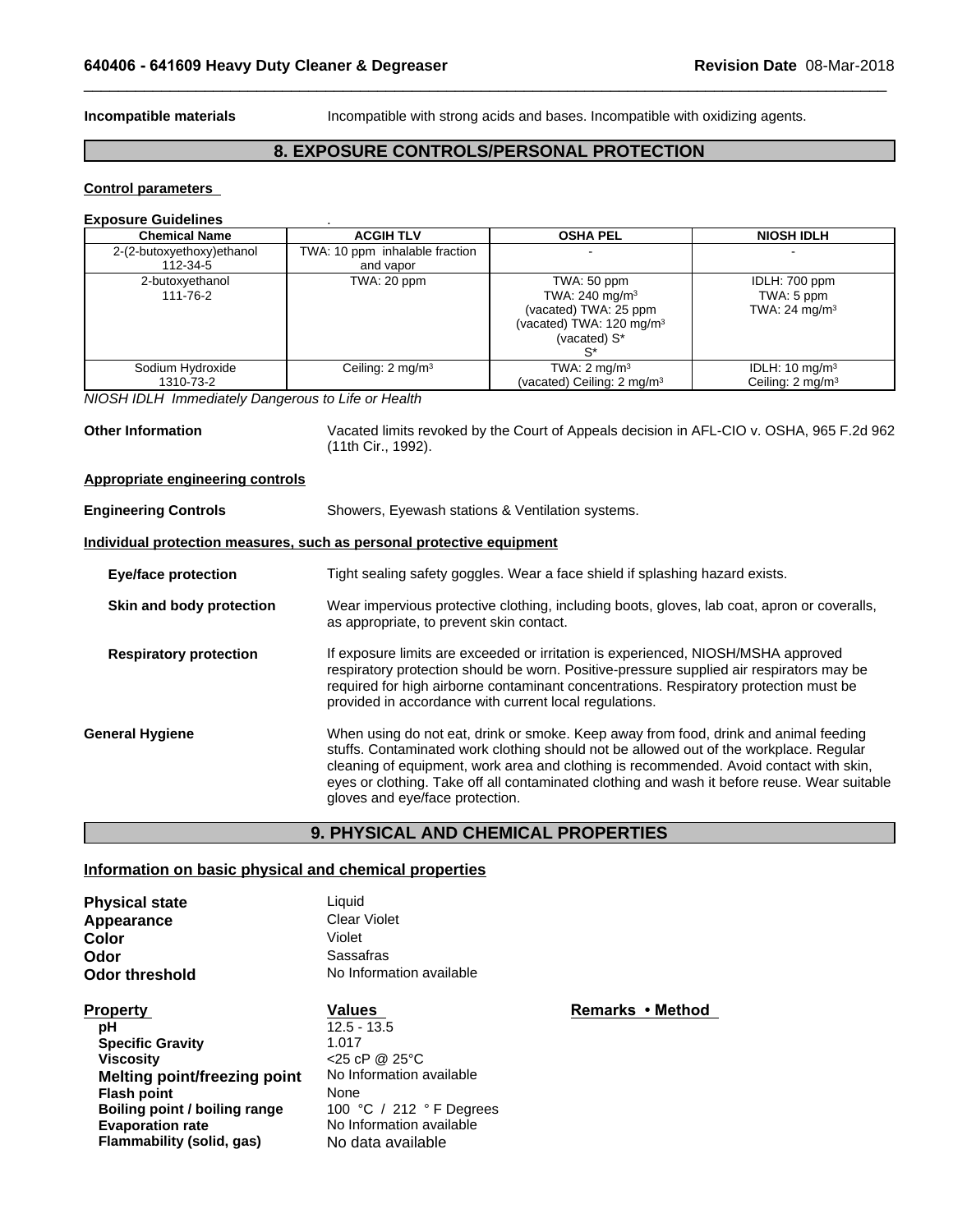| <b>Flammability Limits in Air</b> | Not Applicable                      |
|-----------------------------------|-------------------------------------|
| <b>Upper flammability limit:</b>  | No Information available            |
| Lower flammability limit:         | No Information available            |
| Vapor pressure                    | No Information available            |
| Vapor density                     | No Information available            |
| <b>Water solubility</b>           | Complete                            |
| <b>Partition coefficient</b>      | No Information available            |
| <b>Autoignition temperature</b>   | No Information available            |
| <b>Decomposition temperature</b>  | No Information available            |
| <b>Other Information</b>          |                                     |
| <b>Density Lbs/Gal</b>            | 8.5                                 |
| <b>VOC Content (%)</b>            | 6                                   |
|                                   | <b>10. STABILITY AND REACTIVITY</b> |
|                                   |                                     |
| Reactivity                        |                                     |
| No data available                 |                                     |
|                                   |                                     |

 $\_$  ,  $\_$  ,  $\_$  ,  $\_$  ,  $\_$  ,  $\_$  ,  $\_$  ,  $\_$  ,  $\_$  ,  $\_$  ,  $\_$  ,  $\_$  ,  $\_$  ,  $\_$  ,  $\_$  ,  $\_$  ,  $\_$  ,  $\_$  ,  $\_$  ,  $\_$  ,  $\_$  ,  $\_$  ,  $\_$  ,  $\_$  ,  $\_$  ,  $\_$  ,  $\_$  ,  $\_$  ,  $\_$  ,  $\_$  ,  $\_$  ,  $\_$  ,  $\_$  ,  $\_$  ,  $\_$  ,  $\_$  ,  $\_$  ,

# **Reactivity**

# **Chemical stability**

# **Possibility of Hazardous Reactions**

# **Conditions to avoid**

# **Incompatible materials**

# **Hazardous Decomposition Products**

# **Information on likely routes of exposure**

| <b>Chemical stability</b><br>Stable under recommended storage conditions.         |                                                                                                                                                                                                                                            |
|-----------------------------------------------------------------------------------|--------------------------------------------------------------------------------------------------------------------------------------------------------------------------------------------------------------------------------------------|
| <b>Possibility of Hazardous Reactions</b>                                         |                                                                                                                                                                                                                                            |
| None under normal processing.                                                     |                                                                                                                                                                                                                                            |
| <b>Conditions to avoid</b><br>Exposure to air or moisture over prolonged periods. |                                                                                                                                                                                                                                            |
| <b>Incompatible materials</b>                                                     | Incompatible with strong acids and bases. Incompatible with oxidizing agents.                                                                                                                                                              |
| <b>Hazardous Decomposition Products</b>                                           | Thermal decomposition can lead to release of irritating and toxic gases and vapors.                                                                                                                                                        |
|                                                                                   | <b>11. TOXICOLOGICAL INFORMATION</b>                                                                                                                                                                                                       |
| Information on likely routes of exposure                                          |                                                                                                                                                                                                                                            |
| <b>Product Information</b>                                                        | The primary effects and toxicity of this material are due to it corrosive nature.                                                                                                                                                          |
| <b>Inhalation</b>                                                                 | Avoid breathing vapors or mists. Breathing of vapor can cause respiratory irritation and<br>inflammation. Breathing of mist or liquid can cause burns to the respiratory tract.                                                            |
| Eye contact                                                                       | Avoid contact with eyes. Corrosive. Causes severe eye damage.                                                                                                                                                                              |
| <b>Skin Contact</b>                                                               | Avoid contact with skin. Corrosive. Contact with skin may cause severe irritation and burns.<br>Prolonged or repeated contact may cause absorption to the skin.                                                                            |
| Ingestion                                                                         | Ingestion causes acute irritation and burns to the mucous membranes of the mouth,<br>trachea, esophagus and stomach. Ingestion may result in the absorption of potentially<br>harmful amounts leading to possible liver and kidney damage. |

| Ingestion                              |                      | Ingestion causes acute irritation and burns to the mucous membranes of the mouth,<br>trachea, esophagus and stomach. Ingestion may result in the absorption of potentially<br>harmful amounts leading to possible liver and kidney damage. |                                                |
|----------------------------------------|----------------------|--------------------------------------------------------------------------------------------------------------------------------------------------------------------------------------------------------------------------------------------|------------------------------------------------|
| <b>Chemical Name</b>                   | Oral LD50            | Dermal LD50                                                                                                                                                                                                                                | <b>Inhalation LC50</b>                         |
| 2-(2-butoxyethoxy) ethanol<br>112-34-5 | $= 5660$ mg/kg (Rat) | $= 2700$ mg/kg (Rabbit)                                                                                                                                                                                                                    |                                                |
| 2-butoxyethanol<br>111-76-2            | $= 470$ mg/kg (Rat)  | $= 99$ mg/kg (Rabbit)                                                                                                                                                                                                                      | $= 486$ ppm (Rat) $4 h = 450$ ppm<br>Rat ) 4 h |
| Sodium Metasilicate<br>6834-92-0       | $= 1153$ mg/kg (Rat) |                                                                                                                                                                                                                                            |                                                |
| Surfactant Blend                       | $>$ 2000 mg/kg (Rat) | $>$ 2000 mg/kg (Rat)                                                                                                                                                                                                                       |                                                |

# **Information on toxicological effects**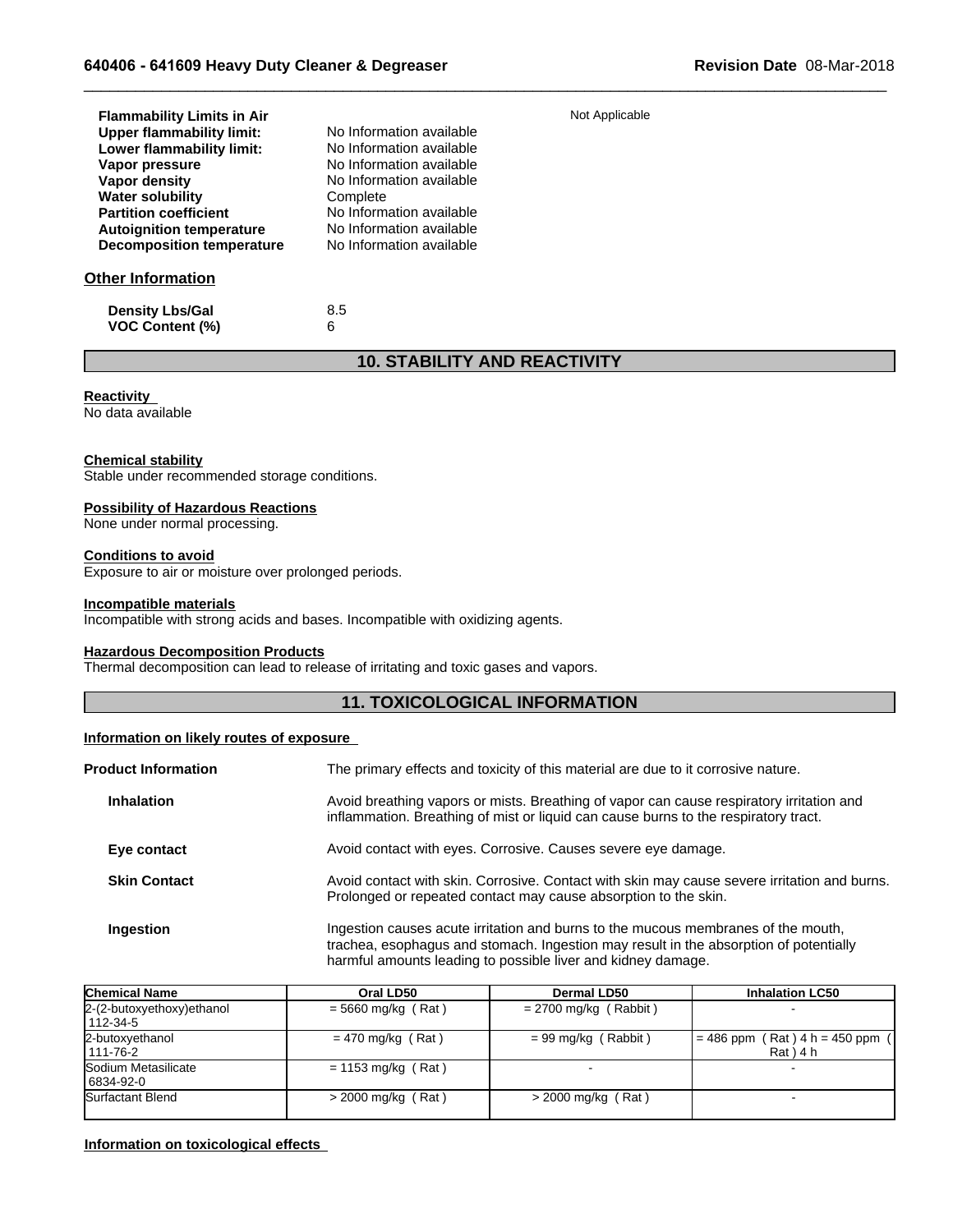| <b>Symptoms</b>                                                                                                                                                                                                                                                 | No Information available.                                                                                                                                        |                                                                                                                                                                                                                                                                                                                                                                                                 |            |             |
|-----------------------------------------------------------------------------------------------------------------------------------------------------------------------------------------------------------------------------------------------------------------|------------------------------------------------------------------------------------------------------------------------------------------------------------------|-------------------------------------------------------------------------------------------------------------------------------------------------------------------------------------------------------------------------------------------------------------------------------------------------------------------------------------------------------------------------------------------------|------------|-------------|
| Delayed and immediate effects as well as chronic effects from short and long-term exposure                                                                                                                                                                      |                                                                                                                                                                  |                                                                                                                                                                                                                                                                                                                                                                                                 |            |             |
| <b>Corrosivity</b>                                                                                                                                                                                                                                              | Causes burns. Extremely corrosive and destructive to tissue. Risk of serious damage to<br>eyes.                                                                  |                                                                                                                                                                                                                                                                                                                                                                                                 |            |             |
| <b>Sensitization</b>                                                                                                                                                                                                                                            |                                                                                                                                                                  | No Information available.                                                                                                                                                                                                                                                                                                                                                                       |            |             |
| <b>Germ cell mutagenicity</b>                                                                                                                                                                                                                                   | No Information available.                                                                                                                                        |                                                                                                                                                                                                                                                                                                                                                                                                 |            |             |
| Carcinogenicity                                                                                                                                                                                                                                                 |                                                                                                                                                                  | The table below indicates whether each agency has listed any ingredient as a carcinogen.                                                                                                                                                                                                                                                                                                        |            |             |
| <b>Chemical Name</b>                                                                                                                                                                                                                                            | <b>ACGIH</b>                                                                                                                                                     | <b>IARC</b>                                                                                                                                                                                                                                                                                                                                                                                     | <b>NTP</b> | <b>OSHA</b> |
| 2-butoxyethanol<br>111-76-2                                                                                                                                                                                                                                     | A3                                                                                                                                                               | Group 3                                                                                                                                                                                                                                                                                                                                                                                         |            |             |
| A3 - Animal Carcinogen<br>IARC (International Agency for Research on Cancer)<br>Group 3 - Not classifiable as a human carcinogen<br><b>Reproductive toxicity</b><br><b>STOT - single exposure</b><br><b>STOT - repeated exposure</b><br><b>Chronic toxicity</b> | No Information available.<br>No Information available.                                                                                                           | No Information available.<br>Chronic exposure to corrosive fumes/gases may cause erosion of the teeth followed by jaw<br>necrosis. Bronchial irritation with chronic cough and frequent attacks of pneumonia are<br>common. Gastrointestinal disturbances may also be seen. Avoid repeated exposure.<br>Possible risk of irreversible effects. May cause adverse effects on the bone marrow and |            |             |
| <b>Target organ effects</b>                                                                                                                                                                                                                                     | blood-forming system. May cause adverse liver effects.<br>Blood, Central nervous system, EYES, hematopoietic system, Kidney, Liver, Respiratory<br>system, Skin. |                                                                                                                                                                                                                                                                                                                                                                                                 |            |             |
| <b>Aspiration hazard</b>                                                                                                                                                                                                                                        | No Information available.                                                                                                                                        |                                                                                                                                                                                                                                                                                                                                                                                                 |            |             |
| Numerical measures of toxicity - Product Information                                                                                                                                                                                                            |                                                                                                                                                                  |                                                                                                                                                                                                                                                                                                                                                                                                 |            |             |
| <b>Unknown Acute Toxicity</b>                                                                                                                                                                                                                                   |                                                                                                                                                                  | 0.02% of the mixture consists of ingredient(s) of unknown toxicity                                                                                                                                                                                                                                                                                                                              |            |             |
| The following values are calculated based on chapter 3.1 of the GHS document.<br><b>ATEmix (oral)</b><br><b>ATEmix (dermal)</b><br><b>ATEmix (inhalation-dust/mist)</b>                                                                                         | 14,372.00<br>26,318.00<br>75.00                                                                                                                                  |                                                                                                                                                                                                                                                                                                                                                                                                 |            |             |
|                                                                                                                                                                                                                                                                 |                                                                                                                                                                  |                                                                                                                                                                                                                                                                                                                                                                                                 |            |             |
|                                                                                                                                                                                                                                                                 |                                                                                                                                                                  | <b>12. ECOLOGICAL INFORMATION</b>                                                                                                                                                                                                                                                                                                                                                               |            |             |
| <b>Ecotoxicity</b>                                                                                                                                                                                                                                              |                                                                                                                                                                  |                                                                                                                                                                                                                                                                                                                                                                                                 |            |             |
| 0.02% of the mixture consists of components(s) of unknown hazards to the aquatic environment                                                                                                                                                                    |                                                                                                                                                                  |                                                                                                                                                                                                                                                                                                                                                                                                 |            |             |

 $\_$  ,  $\_$  ,  $\_$  ,  $\_$  ,  $\_$  ,  $\_$  ,  $\_$  ,  $\_$  ,  $\_$  ,  $\_$  ,  $\_$  ,  $\_$  ,  $\_$  ,  $\_$  ,  $\_$  ,  $\_$  ,  $\_$  ,  $\_$  ,  $\_$  ,  $\_$  ,  $\_$  ,  $\_$  ,  $\_$  ,  $\_$  ,  $\_$  ,  $\_$  ,  $\_$  ,  $\_$  ,  $\_$  ,  $\_$  ,  $\_$  ,  $\_$  ,  $\_$  ,  $\_$  ,  $\_$  ,  $\_$  ,  $\_$  ,

# **Ecotoxicity**

0.02% of the mixture consists of components(s) of unknown hazards to the aquatic environment

| <b>Chemical Name</b>                     | Algae/aquatic plants                             | Fish                                                                                                                                                                                                                 | <b>Crustacea</b>                                                                   |
|------------------------------------------|--------------------------------------------------|----------------------------------------------------------------------------------------------------------------------------------------------------------------------------------------------------------------------|------------------------------------------------------------------------------------|
| 2-(2-butoxyethoxy) ethanol<br>112-34-5   | 100: 96 h Desmodesmus<br>subspicatus mg/L EC50   | 1300: 96 h Lepomis macrochirus<br>mg/L LC50 static                                                                                                                                                                   | 2850: 24 h Daphnia magna mg/L<br>EC50 100: 48 h Daphnia magna<br>mg/L EC50         |
| 2-butoxyethanol<br>111-76-2              |                                                  | 1490: 96 h Lepomis macrochirus<br>mg/L LC50 static 2950: 96 h<br>Lepomis macrochirus mg/L LC50                                                                                                                       | 1698 - 1940: 24 h Daphnia magna<br>mg/L EC50 1000: 48 h Daphnia<br>magna mg/L EC50 |
| Sodium Metasilicate<br>6834-92-0         |                                                  | 210: 96 h Brachydanio rerio mg/L<br>LC50 semi-static 210: 96 h<br>Brachydanio rerio mg/L LC50                                                                                                                        | 216: 96 h Daphnia magna mg/L<br>EC50                                               |
| <b>Surfactant Blend</b>                  |                                                  | 1.2: 96 h Oncorhynchus mykiss<br>mg/L LC50                                                                                                                                                                           | 5.3: 48 h Daphnia mg/L LC50                                                        |
| Tetrasodium EDTA<br>64-02-8              | 1.01: 72 h Desmodesmus<br>subspicatus mg/L EC50  | 59.8: 96 h Pimephales promelas<br>mg/L LC50 static 41: 96 h Lepomis<br>macrochirus mg/L LC50 static                                                                                                                  | 610: 24 h Daphnia magna mg/L<br>EC50                                               |
| Sodium Hydroxide<br>1310-73-2            |                                                  | 45.4: 96 h Oncorhynchus mykiss<br>mg/L LC50 static                                                                                                                                                                   |                                                                                    |
| Trisodium nitrilotriacetate<br>5064-31-3 | 560 - 1000: 96 h Chlorella vulgaris<br>mg/L EC50 | 93 - 170: 96 h Pimephales promelas<br>mg/L LC50 flow-through 252: 96 h<br>Lepomis macrochirus mg/L LC50<br>560 - 1000: 96 h Oryzias latipes<br>mg/L LC50 semi-static 72 - 133: 96<br>h Oncorhynchus mykiss mg/L LC50 | 560 - 1000: 48 h Daphnia magna<br>mg/L LC50                                        |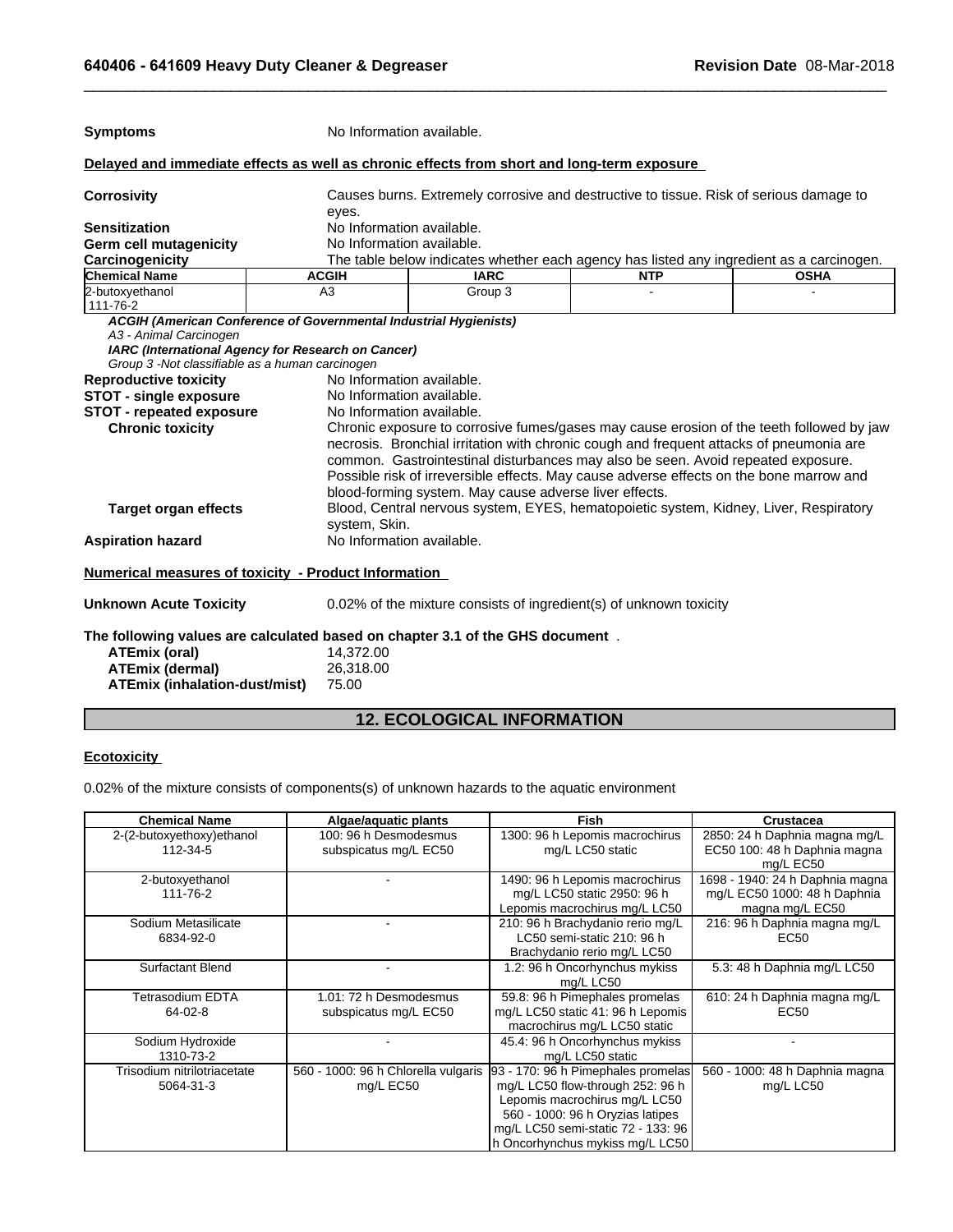| <b>Waste treatment methods</b><br>Dienneal of wastes                                                                      | Disposal should be in accordance with applicable regional national and local laws and                                                                                                                                                                                                                                           |
|---------------------------------------------------------------------------------------------------------------------------|---------------------------------------------------------------------------------------------------------------------------------------------------------------------------------------------------------------------------------------------------------------------------------------------------------------------------------|
|                                                                                                                           | <b>13. DISPOSAL CONSIDERATIONS</b>                                                                                                                                                                                                                                                                                              |
| Other adverse effects<br>No Information available                                                                         |                                                                                                                                                                                                                                                                                                                                 |
| 111-76-2                                                                                                                  |                                                                                                                                                                                                                                                                                                                                 |
| <b>Chemical Name</b><br>2-butoxyethanol                                                                                   | <b>Partition coefficient</b><br>0.81                                                                                                                                                                                                                                                                                            |
| <b>Persistence and degradability</b><br>No Information available.<br><b>Bioaccumulation</b><br>Bioaccumulative potential. |                                                                                                                                                                                                                                                                                                                                 |
|                                                                                                                           | static 560 - 1000: 96 h Poecilia<br>reticulata mg/L LC50 560 - 1000: 96<br>h Poecilia reticulata mg/L LC50<br>semi-static 470: 96 h Pimephales<br>promelas mg/L LC50 static 175 -<br>225: 96 h Lepomis macrochirus<br>mg/L LC50 static 560 - 1000: 96 h<br>Oryzias latipes mg/L LC50 114: 96<br>h Pimephales promelas mg/L LC50 |

 $\_$  ,  $\_$  ,  $\_$  ,  $\_$  ,  $\_$  ,  $\_$  ,  $\_$  ,  $\_$  ,  $\_$  ,  $\_$  ,  $\_$  ,  $\_$  ,  $\_$  ,  $\_$  ,  $\_$  ,  $\_$  ,  $\_$  ,  $\_$  ,  $\_$  ,  $\_$  ,  $\_$  ,  $\_$  ,  $\_$  ,  $\_$  ,  $\_$  ,  $\_$  ,  $\_$  ,  $\_$  ,  $\_$  ,  $\_$  ,  $\_$  ,  $\_$  ,  $\_$  ,  $\_$  ,  $\_$  ,  $\_$  ,  $\_$  ,

# **Persistence and degradability**

# **Bioaccumulation**

| <b>Chemical Name</b> | coefficient<br>Partition |
|----------------------|--------------------------|
| 2-butoxyethanol      | 0.81                     |
| $-76-2$<br>144       |                          |

# **Waste treatment methods**

**Disposal of wastes** Disposal should be in accordance with applicable regional, national and local laws and regulations.

**Contaminated packaging Do not reuse container.** 

This product contains one or more substances that are listed with the State of California as a hazardous waste.

**14. TRANSPORT INFORMATIONS**<br> **14. TRANSPORT INFORMATIONS**<br> **14. TRANSPORT INFORMATION**<br> **14. TRANSPORT INFORMATION**<br> **14. TRANSPORT INFORMATION**<br>
container size. This information is provided for at a glance DOT informatio The basic description below is specific to the container size. This information is provided for at a glance DOT information. Please refer to the container and/or shipping papers for the appropriate shipping description before tendering this material for shipment. For additional information, please contact the distributor listed in section 1 of this SDS. res that are listed with the State of California as a hazardous waste.<br> **14. TRANSPORT INFORMATION**<br>
e container size. This information is provided for at a glance DOT information. Ple<br>
st for the appropriate shipping desc

**DOT** Not regulated

**TDG** Not regulated

**International Inventories TSCA** Complies **DSL/NDSL** Complies

 **Legend:** 

 **TSCA** - United States Toxic Substances Control Act Section 8(b) Inventory  **DSL/NDSL** - Canadian Domestic Substances List/Non-Domestic Substances List

# **US Federal Regulations**

# **SARA 313**

Section 313 of Title III of the Superfund Amendments and Reauthorization Act of 1986 (SARA). This product contains a chemical or chemicals which are subject to the reporting requirements of the Act and Title 40 of the Code of Federal Regulations, Part 372

| <b>Chemical Name</b>                   | <b>SARA 313 - Threshold Values %</b> |
|----------------------------------------|--------------------------------------|
| $2-(2-butoxyethoxy)ethanol - 112-34-5$ | .v                                   |
| 2-butoxyethanol - 1<br>$-111 - 76 - 2$ | . . U                                |
| <b>SARA 311/312 Hazard Categories</b>  |                                      |